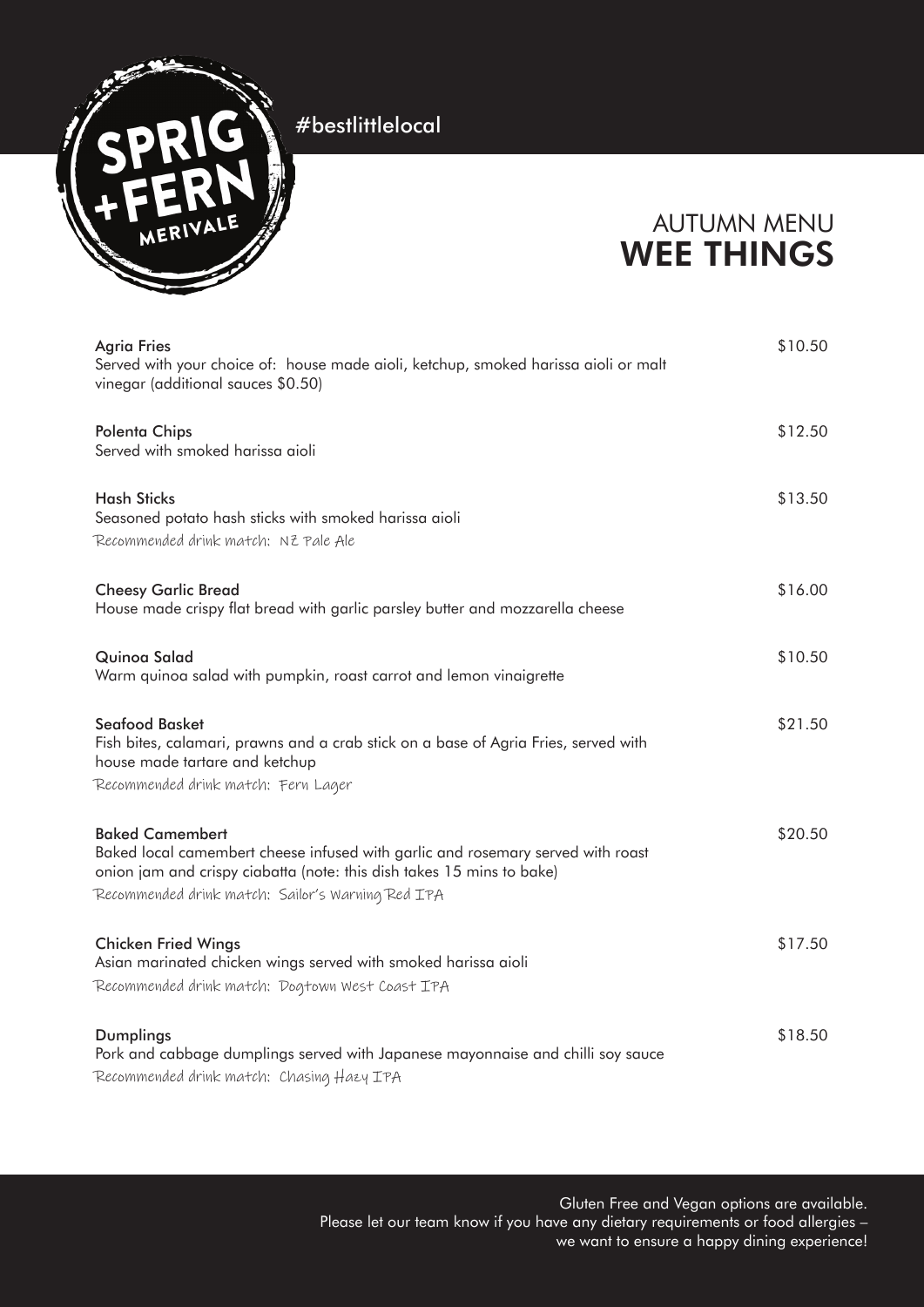

# AUTUMN MENU BIG THINGS

| Fresh Fish<br>Fresh fish of the day with house made tartare and quinoa salad -<br>Panfried or in our famous Ginger Beer Batter. Add fries (\$4.50).                                                                                  | \$22.50 |
|--------------------------------------------------------------------------------------------------------------------------------------------------------------------------------------------------------------------------------------|---------|
| Recommended drink match: Tasman Reserve Premium Lager                                                                                                                                                                                |         |
| Merivale Beef Burger<br>Toasted milk bun, 100% beef pattie, gherkin, greens, onion jam, bacon,<br>Swiss cheese and our house made special burger sauce.<br>Add quinoa salad or fries (\$4.50) or both (\$8.00).                      | \$20.50 |
| Recommended drink match: Alpha APA                                                                                                                                                                                                   |         |
| St Albans Chicken Burger<br>Toasted milk bun, grilled Memphis chicken, gherkin, greens, onion jam,<br>bacon, Swiss cheese and our house made special burger sauce.<br>Add quinoa salad or fries (\$4.50) or both (\$8.00).           | \$19.50 |
| Recommended drink match: The OG Pilsner                                                                                                                                                                                              |         |
| <b>Pork Stroganoff</b><br>Sliced strips of New Zealand pork fillet cooked with a mustard, cream<br>and mushroom sauce, served with jasmine rice.<br>Recommended drink match: Local Pinner NZ Pilsner                                 | \$27.50 |
| Vietnamese Salad<br>Hand-cut coleslaw with crispy noodles, peanuts, red onion, coriander,<br>mint and Vietnamese dressing (add marinated chicken \$6.00)<br>Recommended drink match: Future's Gold IPA                               | \$17.50 |
| Thai Green Curry (Vege)<br>Fresh seasonal vegetables cooked with Thai spices and coconut cream<br>(spice level medium), served with jasmine rice (add chicken \$4.00)<br>Recommended drink match: Creme of the Hop Nectaron Pale Ale | \$22.50 |
| The Sweep-Steak<br>Aged 220g angus ribeye served with hash sticks, buttered beans and<br>a peppercorn sauce<br>Recommended drink match: Grizzly Porter                                                                               | \$34.50 |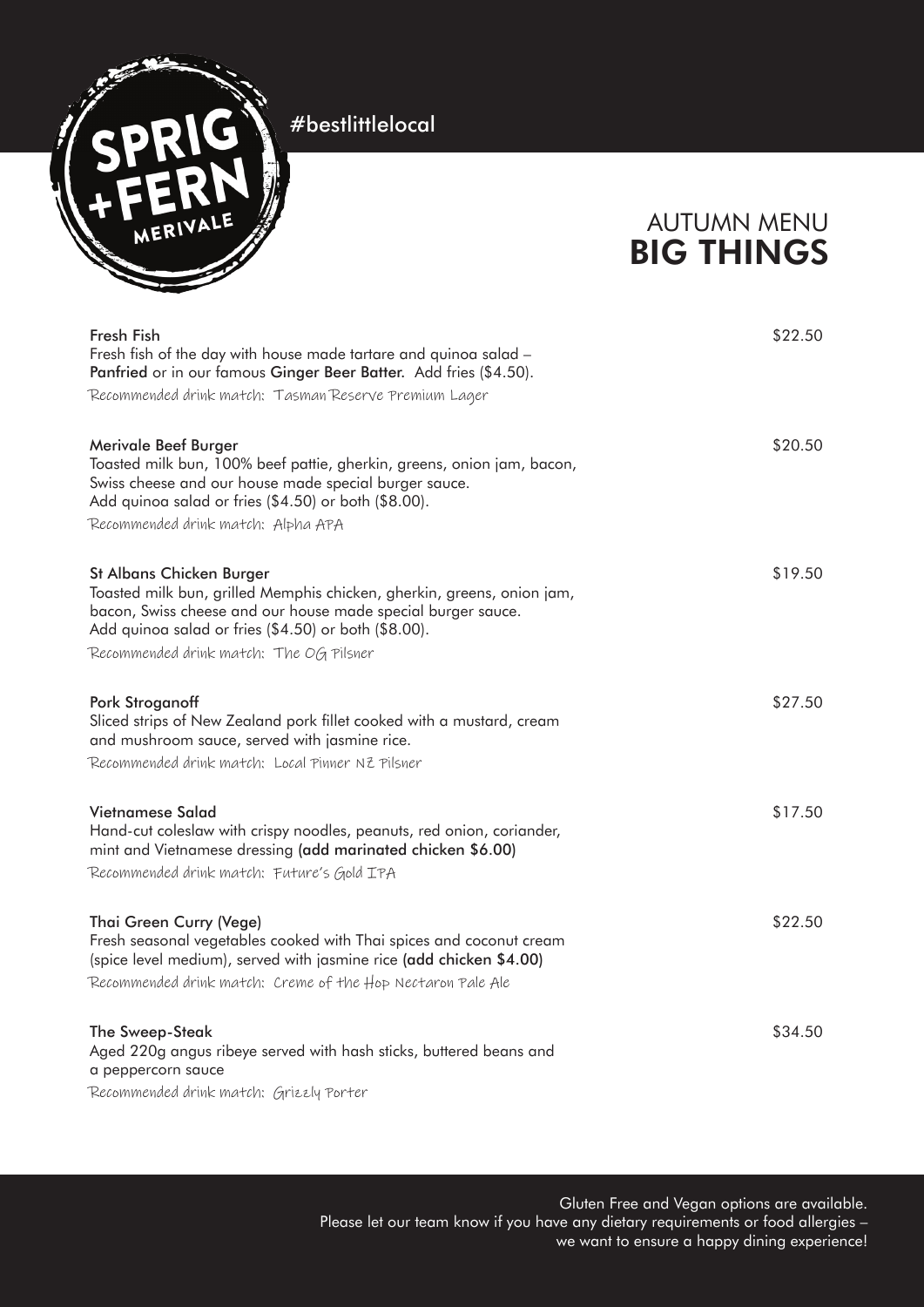

# AUTUMN MENU PIZZA THINGS

Hand rolled and cooked in a hot stone oven, all pizzas are prepared with a pizza sauce base and topped with mozzarella cheese

| Margherita<br>Italian mozzarellla, sundried tomato and basil pesto                                            | \$23.00     |
|---------------------------------------------------------------------------------------------------------------|-------------|
| Vegetarian<br>Mushroom, onion jam, blue cheese and crushed walnut                                             | \$23.50     |
| <b>Tandoori Chicken</b><br>Indian spiced chicken, caramelised onion with cumin and coriander<br>yoghurt sauce | \$23.50     |
| Moroccan Lamb<br>Moroccan spiced lamb mince, red onion and cumin yoghurt dressing                             | \$24.50     |
| <b>Four Meats</b><br>Ground beef, bacon, salami and Spanish chorizo                                           | \$26.50     |
| Prosciutto<br>Aged Italian prosciutto and queen olives                                                        | \$26.50     |
| <b>Extra Toppings</b><br>Cheese, mushroom, sundried tomato, olives, caramelised onion                         | \$3.00 each |
| <b>Extra Meats</b><br>Tandoori chicken, salami, beef, bacon, Spanish chorizo, lamb mince                      | \$5.00 each |
| Cheese can be substituted for Vegan cheese                                                                    | \$2.50      |
| Gluten free pizza base                                                                                        | \$2.50      |